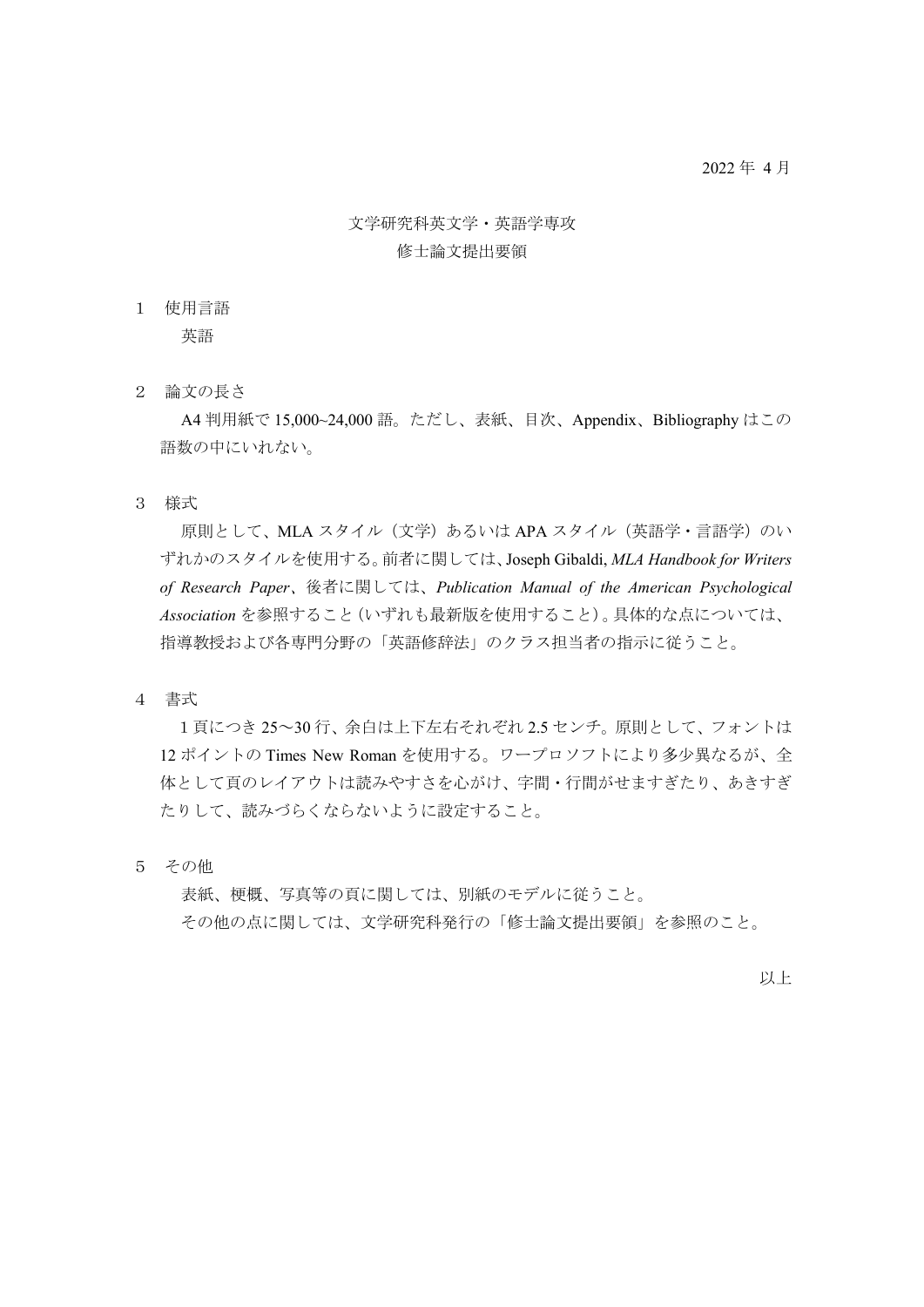Herman Melville as a Literary Theorist

Taro Yamada (ID 1302210200)

Interviewed and approved by

(supervisor)

Date

Department of English Graduate School Doshisha University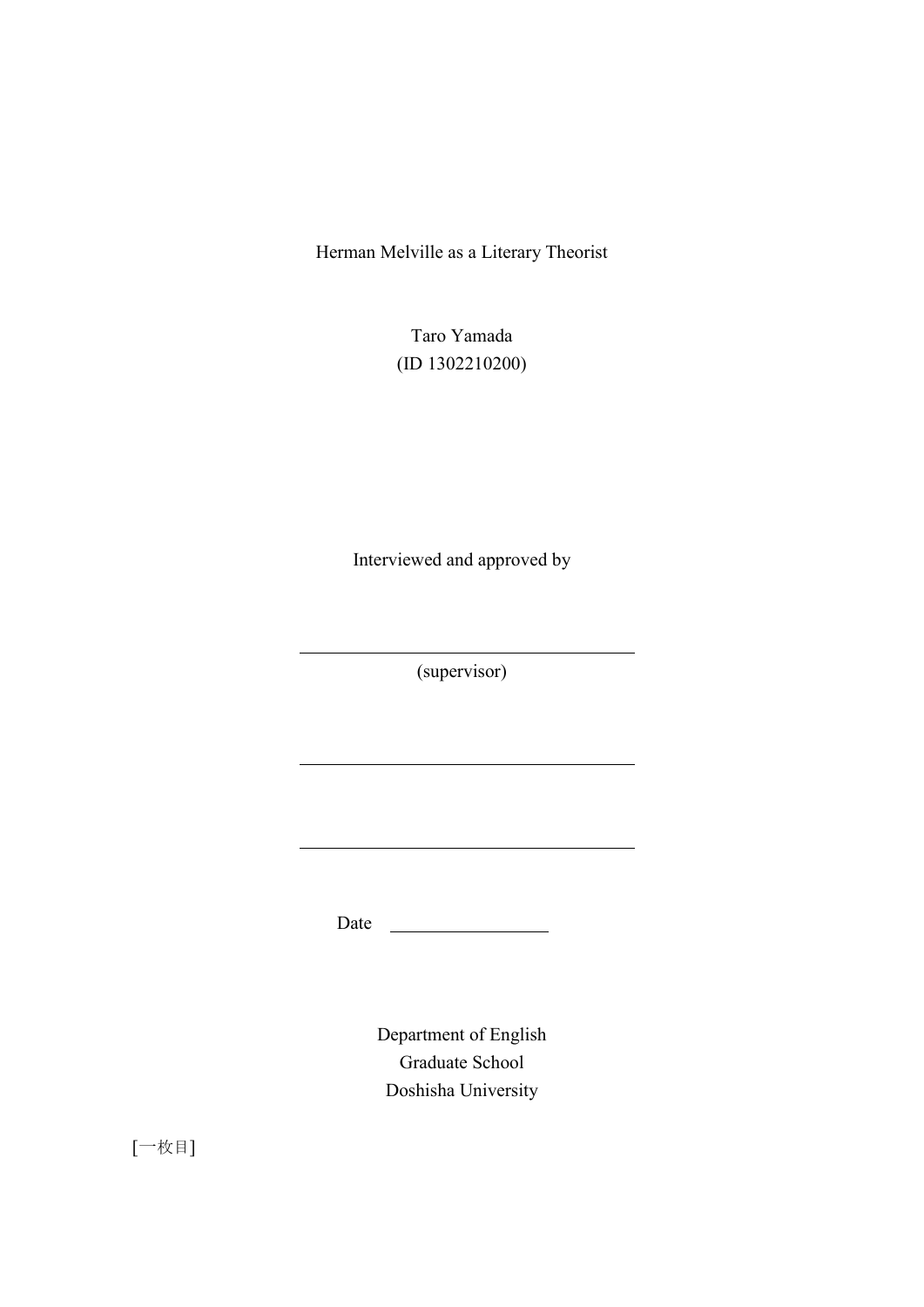梗概

Herman Melville as a Literary Theorist ID 1302210200 山田 太郎

(梗概本文 日本語で 1,000 字以内)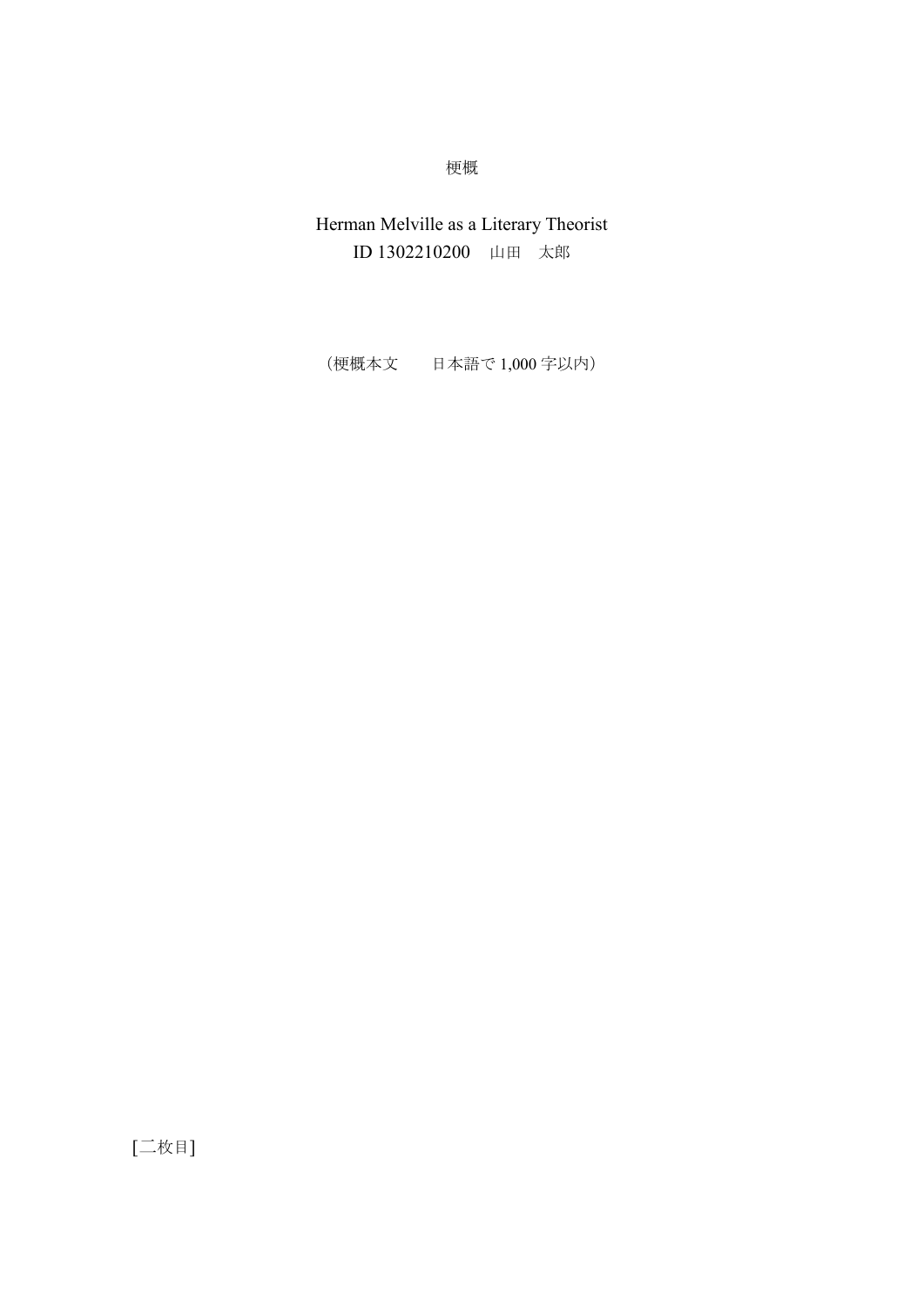## Herman Melville as a Literary Theorist

A Thesis Submitted to The Faculty of Letters Graduate School Doshisha University

In Partial Fulfillment of the Requirements for the Degree of Master of Arts

by

Taro Yamada (ID 1302210200) (Supervisor: Prof. Jiro Tanaka)

January 2023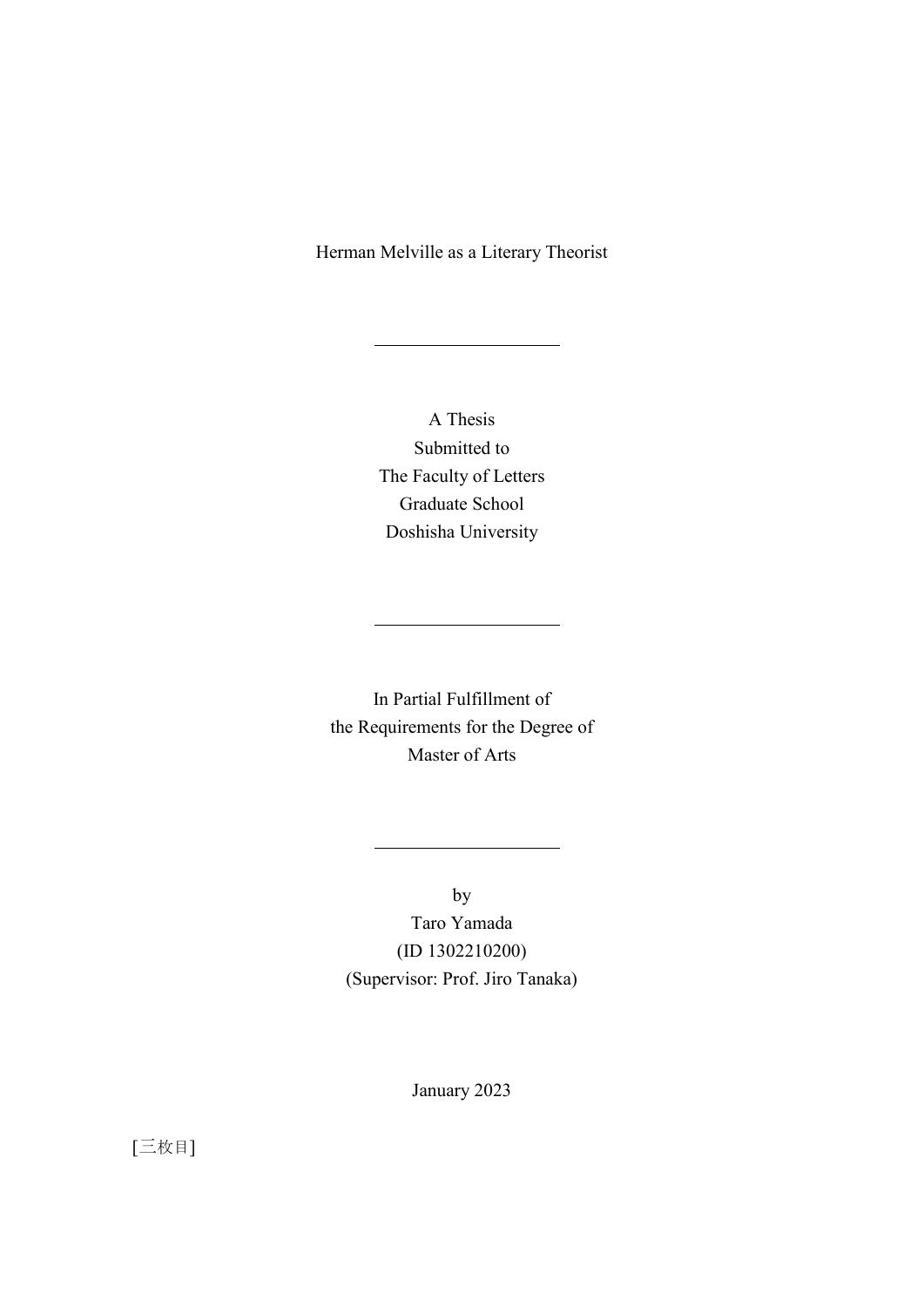[四枚目]

※文学研究科ホームページからダウンロードすること

(写真 正面・脱帽)